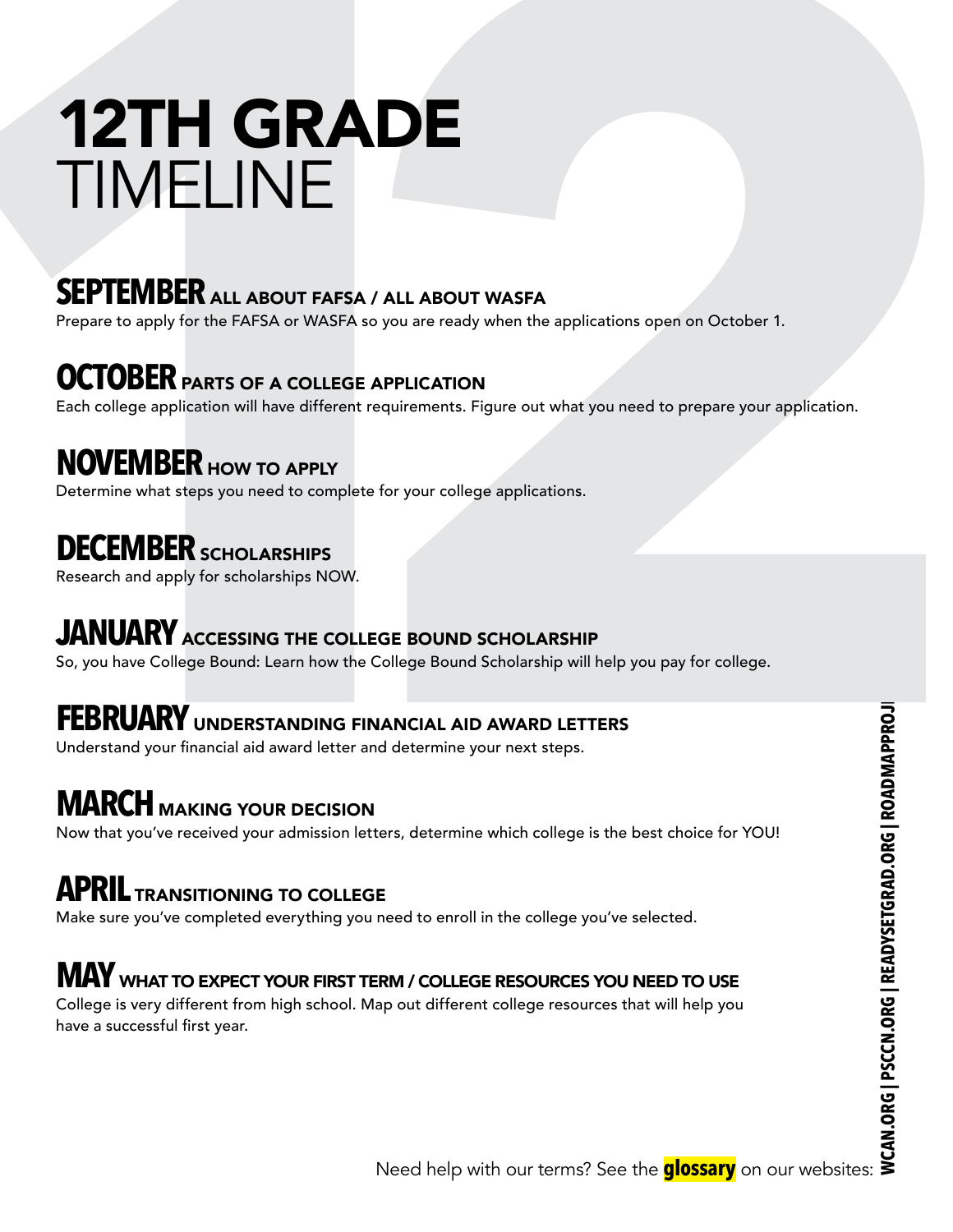# **4PAYING FOR<br>COLLEGE: ALL<br>WHAT IS THE FAFSA?** The Free **COLLEGE:ALL ABOUT FAFSA**

WHAT IS THE FAFSA? The Free Application for Federal Student Aid (FAFSA) is **Starter and Completing** the FAFSA is free and gives you access to the largest source of financial aid to pay for vocational, technical, 2-year and 4-year colleges. Based on the info you provide, each college will calculate your financial aid **award**.

# WHEN SHOULD I APPLY?

As early as October 1 of your senior year.

Make sure you know the financial aid **priority deadlines** for the colleges you are interested in.

You need to submit the FAFSA every year while in college.

# WHAT INFO DO I NEED TO PROVIDE?

Basic info, such as legal name, birthdate, etc. Past parent and student tax/**income** information Your list of colleges

### DO I NEED A FSA ID? (FEDERAL STUDENT AID ID)

An FSA ID gives you access to your FAFSA info and

serves as your legal signature. You AND one parent (biological or adoptive) will need to create an FSA ID (username and password). Be sure you and your parent use separate email addresses. If your parent is undocumented they should not create an FSA ID. They will instead print, sign and mail a signature page.

What information do I need to create an FSA ID? Basic info, such as social security number (SSN), legal name, birthdate, contact info, etc.

# WHO IS **ELIGIBLE** TO APPLY?

U.S. citizens and legal permanent residents should complete the FAFSA. Some undocumented students may be **eligible**

for the Washington Application for State Financial Aid (**WASFA**). Check out the "All About WASFA" handout for more information.

# <sup>*\**</sup> DON'T FORGET:<br>
<sup>Be sure to write down the answers to your<br>
challenge questions in the anglication and</sup>

Be sure to write down the answers to your challenge questions in the application and store them in a safe location with your FSA ID.

# HOW DO I COMPLETE IT?

1. Create a Federal Student Aid Identification (FSA ID) at [fsaid.ed.gov](http://fsaid.ed.gov)

2. Use your FSA ID to log in and complete the FAFSA at [fafsa.gov](http://fafsa.gov)

3. Check for an email confirming you have successfully submitted the FAFSA.

MAY: GRADE 11 SEPT: GRADE 12







**WCCIN** WASHINGTON

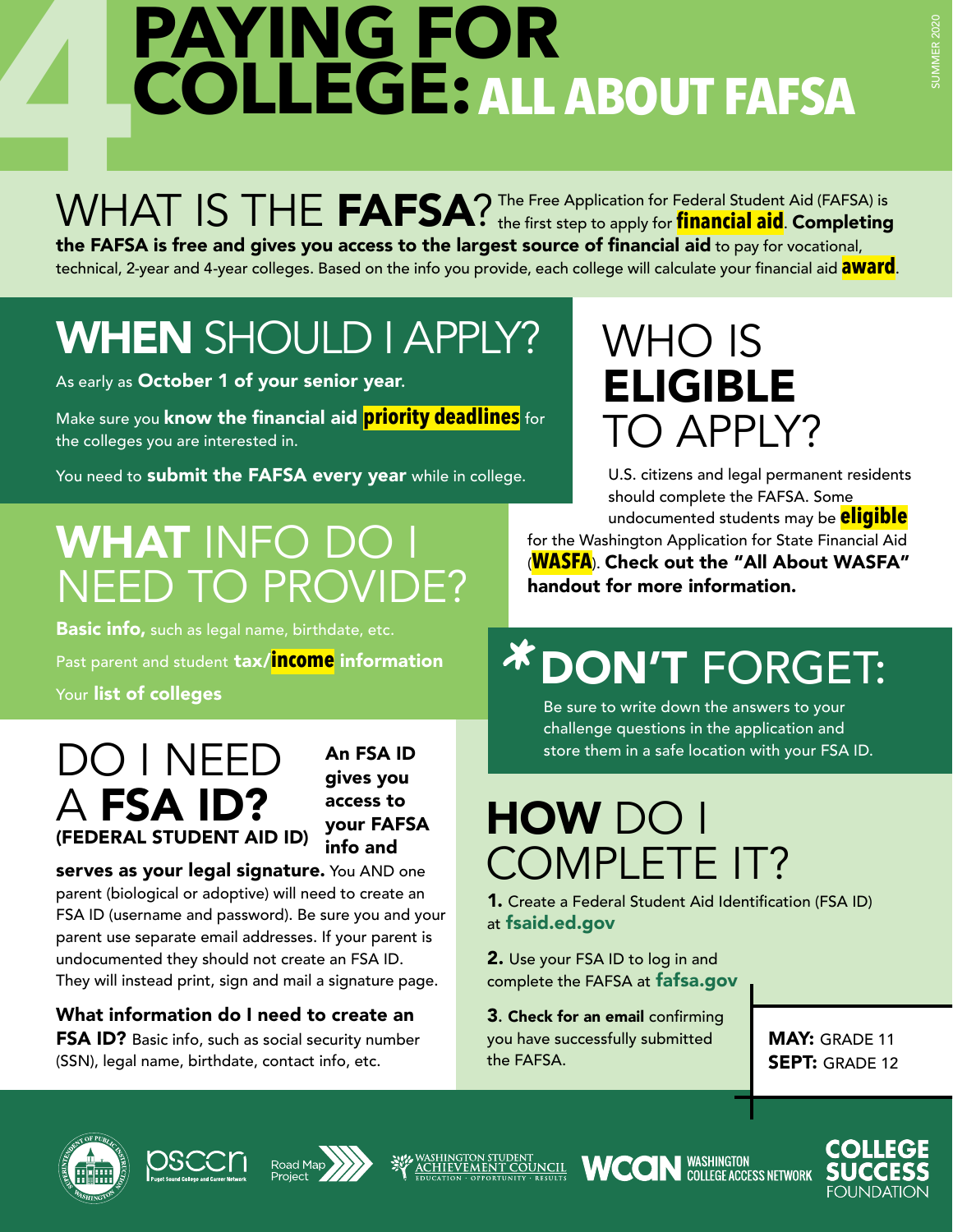# **4 PAYING FOR<br>COLLEGE: ALL**<br>WHAT IS THE WASFA? **COLLEGE:ALL ABOUT WASFA**

# WHAT IS THE WASFA?

The Washington Application for State Financial Aid (WASFA) is the first step to apply for **financial aid** for some *undocumented students* who live in Washington state. Completing the WASFA is free and gives eligible students access to **state financial aid** to pay for vocational, technical, 2-year and 4-year colleges in Washington. Undocumented students with or without **DACA** can complete the WASFA. If you are a U.S. citizen or legal permanent resident, check out the "All About FAFSA" handout and do not complete the WASFA.

# WHO IS **ELIGIBLE** TO APPLY? **Eligibility** is based on

**immigration status.** Students must meet individual program and residency requirements. For specifics, use the eligibility questionnaire at [readysetgrad.org/wasfa](http://readysetgrad.org/wasfaelig)elig

# HOW DO I COMPLETE IT?

1. Go to [readysetgrad.org/wasfa](http://readysetgrad.org/wasfa) and click on "Start a New WASFA."

- 2. Complete the eligibility questionnaire.
- 3. Create an account and save your login and password.
- 4. Complete and submit your application.

#### What is the parent signature on the

**WASFA?** You will need to send an email invitation to one parent (biological or adoptive) to electronically sign your WASFA. Be sure you and your parent use separate email addresses.

**X** Don't Forget: Your parent's signature is needed to complete your application. **Example 1 Forget:** Your parent is signature is needed to<br>
complete your application.<br> **AY** Your parent must electronically sign within

72 hours of being invited. **\***

> MAY: GRADE 11 SEPT: GRADE 12

# WHEN SHOULD I DO IT? File as early as October 1 of point of the searly as October 1 of

Make sure you know the financial aid **priority deadlines** at the colleges you are interested in. (Often the WASFA deadline is not listed, but it is the same as the FAFSA deadline.)

You need to **submit the WASFA** every year while in college.

# WHAT INFO DO

NEED? Basic information, such as legal name, birthdate, etc.

Parent and student tax/income info

Your list of colleges (Washington state colleges only)

Your DACA number if you have one

### Is my family's information protected?

The Washington Student Achievement Council (WSAC) and colleges that access your application only use your information to determine eligibility for state financial aid. Campuses are not permitted to use the information for other purposes or share the data with other parties.

If you have questions about the WASFA, contact the Washington Student Achievement Council (WSAC) at 1-888-535-0747, option 2 or email [wasfa@wsac.wa.gov](http://wasfa%40wsac.wa.gov)











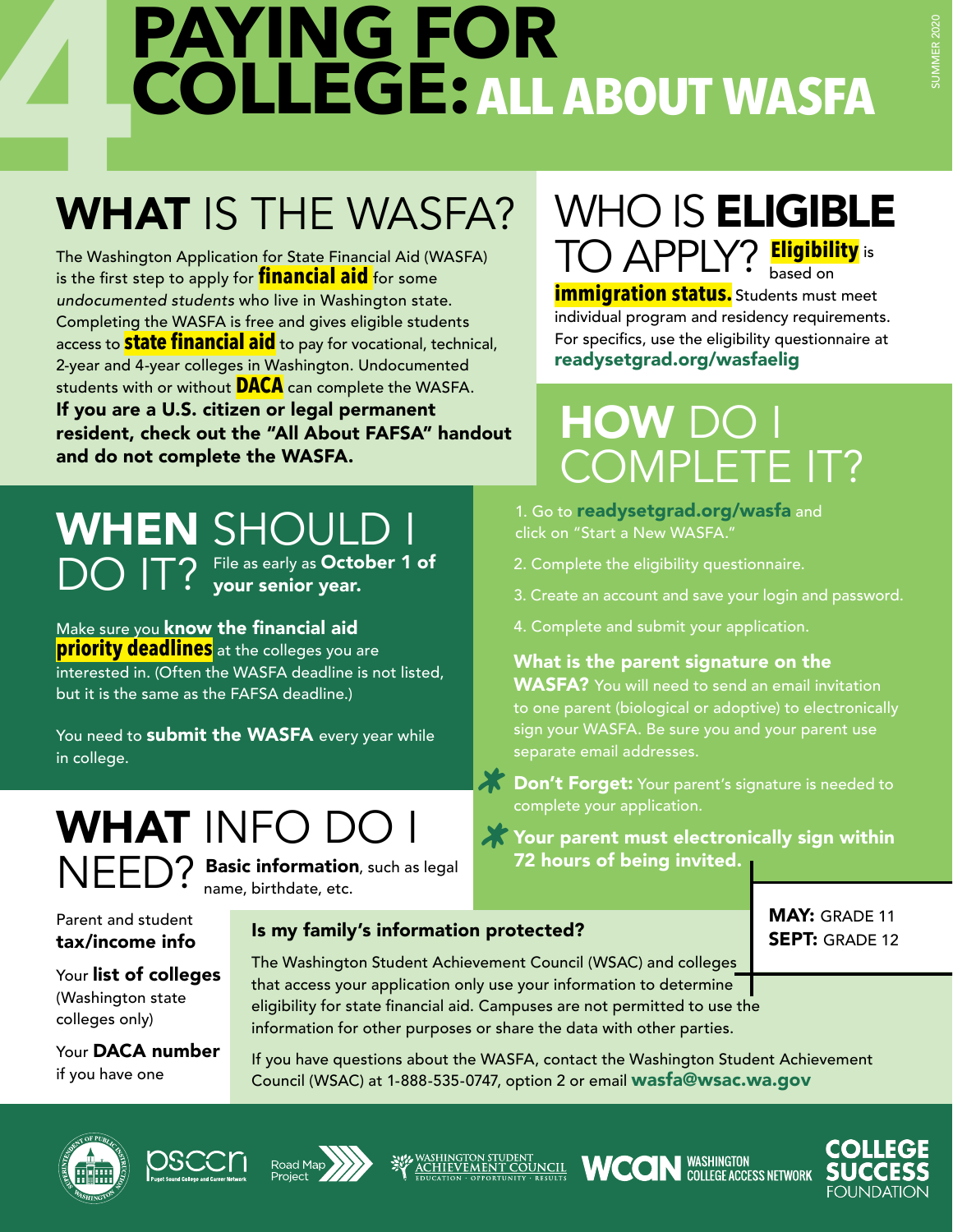# **SAPPLYING FOR COLLEGE: PARTS ON APPLICA COLLEGE:PARTS OF A COLLEGE APPLICATION**

All colleges have an **application**. Typically, you can submit a vocational, technical, 2-year or 4-year college/university application online and sometimes in person, or by mail.

### WHAT DO I NEED TO APPLY TO MOST COLLEGES?

Your **official transcripts** from high school and college if you have earned college credit

Your test scores from the **SAT or ACT**

# GOOD TO KNOW:

Some programs like **apprenticeships**, vocational and technical certifications have a unique application process. Check out **Ini.wa.gov** for more information on apprenticeships or visit [sbctc.edu](http://sbctc.edu) for vocational and technical training programs.

# DON'T FORGET: **\***

You could be competing against MANY other applicants. Make sure your answers are a clear and true representation of who you are and how you have prepared yourself!

### WHAT ADDITIONAL STEPS MIGHT I NEED TO COMPLETE <sup>A</sup> 4-YEAR COLLEGE APPLICATION?

**Personal Statement** – a way for the college to get to know you and why you are interested in the school

**Short Answer Responses** – additional questions that may focus on specific concepts, such as diversity, culture and examples of persistence/overcoming adversities.

Activity Log/Resumé – a list of **extracurricular activities** that can include clubs, sports, jobs and anything you do outside of school.

Letter of Recommendation - a letter from a teacher, counselor, coach, etc. that can speak to your qualities, characteristics and capabilities.

### ANYTHING

You may need to pay a fee in order to submit a ELSE? You may need to pay

#### However, you may be eligible to receive a **fee waiver**:

- If you are a College Bound Scholarship student
- If you receive free and reduced price lunch
	- If you participate in programs like TRiO, Upward Bound, or GEAR UP
	- If you are a youth in foster care
	- If you took the SAT or ACT with a fee waiver
	- Contact your high school counselor, college admissions office, National Association for College Admission Counseling, or The College Board to inquire about fee waivers.











MAR: GRADE 11 OCT: GRADE 12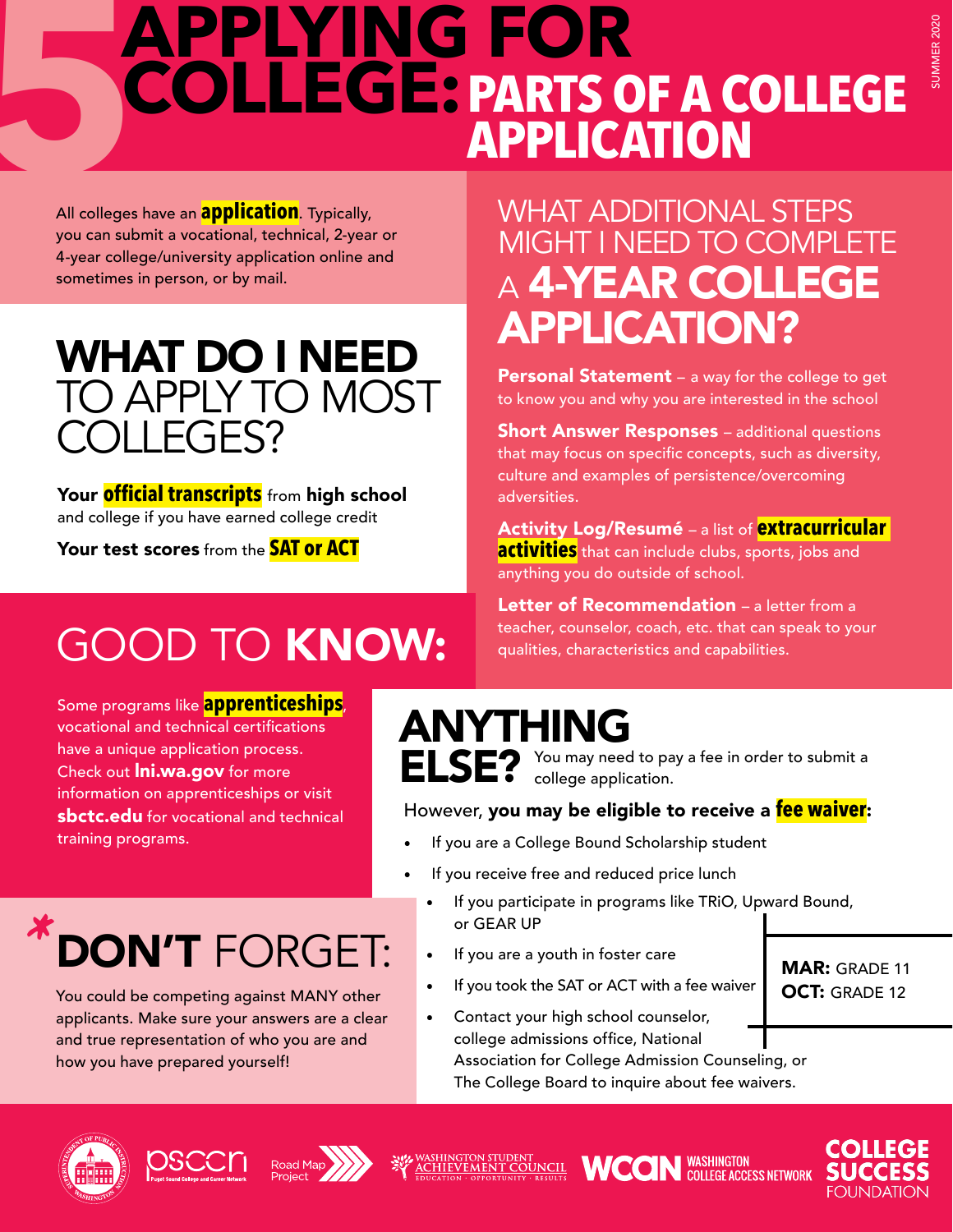# **5 APPLYING FOR<br>COLLEGE: HOW TO**<br>TIPS FOR APPLYING: W **COLLEGE:HOW TO APPLY**

# TIPS FOR APPLYING:

Complete and submit at least three college **applications** in the fall.

Apply for **financial aid** by completing the **FAFSA** or **WASFA** as early as October 1 to ensure you have options to pay for college.

Use a professional email address with your name. Check your email often, as you will receive important, time-sensitive messages.

Talk to your counselor if you are unable to pay application fees. You may be eligible for college application **fee waivers**.

Keep track of deadlines using a spreadsheet or to-do list.

Proofread, review and revise college essays. Have at least one other person (mentor, counselor, teacher, etc.) look over your finalized application.

**Check the status** of your college and financial aid apps to make sure they have been received. You typically can do this via the **online college portal**, email or phone.

Be sure to **save all parts of your college application**; you may be able to reuse them for other college or scholarship applications.

After you submit your **application**, you should receive a confirmation message. If you do not, contact the college admissions office to find out the status of your application.

# 4-YEAR COLLEGE APPLICATION PROCESS:

**Submit** your FAFSA or WASFA.

Read admission requirements for each specific school.

**Create an account** for your online application.

Request letters of recommendation. Receive a confirmation email that your Request **official transcripts.** 

### Send **SAT or ACT** scores.

Write and edit your **personal statement** essay and other **short answer responses**.

**Complete and submit** your college application.

application was successfully submitted.  $\blacksquare$  NOV: GRADE 12





֦









# WHAT IS THE **COMMON** APPLICATION?

The common application, or common app, is a college admissions **application that** is used by over 700 colleges in the U.S., including many private colleges in Washington. Once the common app is completed, it can be sent to any number of participating colleges. The common app is used exclusively for eligible 4-year colleges and universities. To start the common application, visit [commonapp.org](http://commonapp.org).

# 2-YR COLLEGE APPLICATION PROCESS:

**Apply** online, by mail or in person.

**Submit the FAFSA or WASFA.** 

Take a **placement test** at the college. Some colleges also accept transcripts or other info to determine placement.

Schedule an **academic advising**  appointment.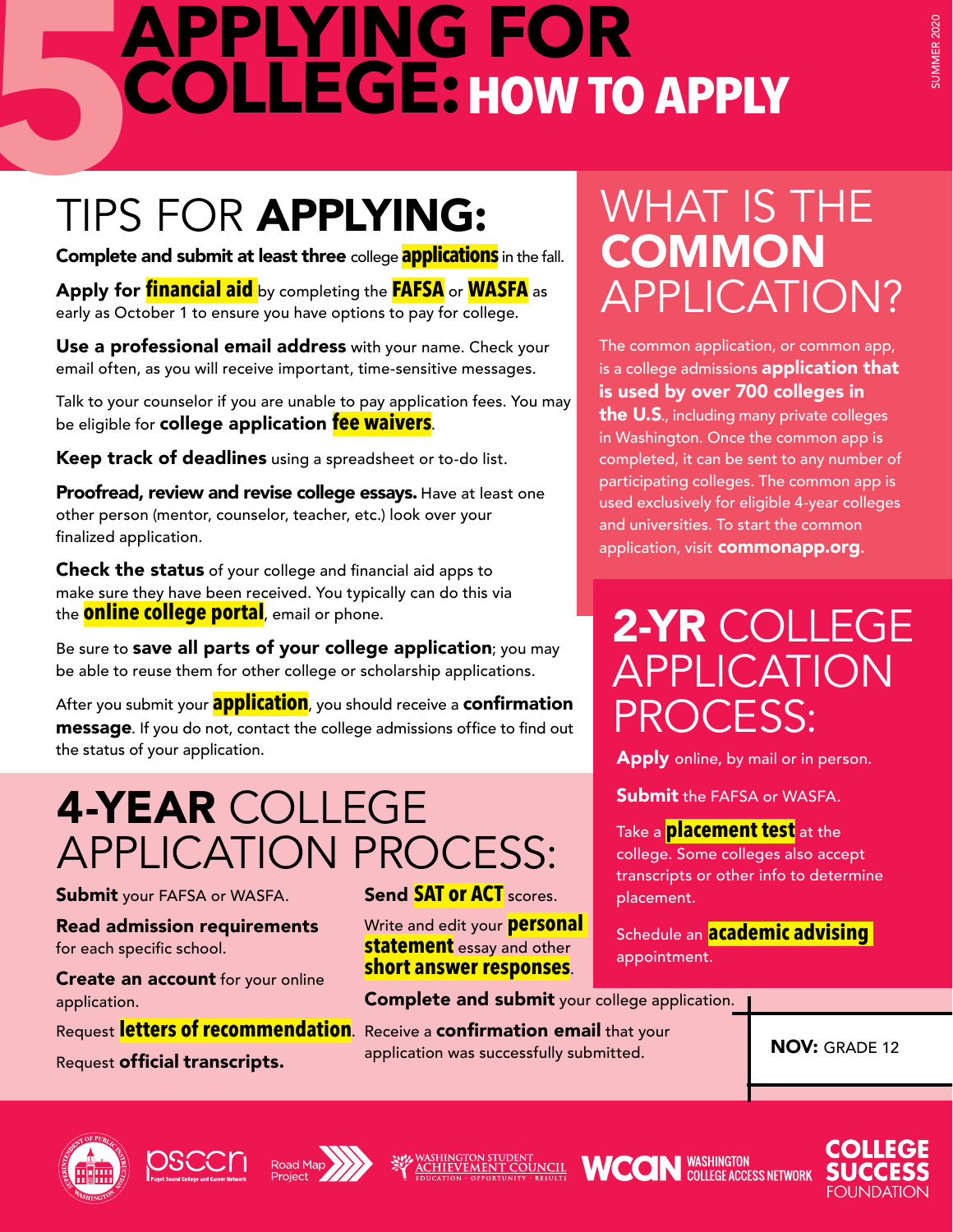# **4 PAYING FOR<br>COLLEGE: SCH<br>WHAT ARE COLLEGE: SCHOLARSHIPS**

# WHAT ARE SCHOLARSHIPS?

Scholarships award money for education expenses based on criteria such as academics, athletics, community service or financial need. Community organizations, colleges, religious institutions and private companies are examples of scholarship providers.

Regardless of your background or **immigration status**, there is likely a scholarship for you.

# WHERE CAN I LOOK FOR SCHOLARSHIPS?

Your high school counselor is a good place to start. Here are some places to begin your research:

TheWashBoard.org: [thewashboard.org](http://thewashboard.org)

FastWeb: [fastweb.com](http://fastweb.com)

#### Beyond Dreaming Scholarship List: [scholarshipjunkies.org](http://scholarshipjunkies.org)

The colleges you are interested in or local organizations such as the Act Six, College Success Foundation, and Washington State Opportunity Scholarship.

You may also be eligible for one of these state programs such as the College Bound Scholarship (Chapter 3) or Passport to Careers.

# HOW DO I APPLY?

1. Research scholarships you are **eligible** for.

2. Submit your **applications**. Make sure you follow instructions carefully!

3. Complete the Free Application for Federal Student Aid (**FAFSA**) or Washington Application for State Financial Aid (**WASFA**).

# WHAT TYPES OF **SCHOLARSHIPS** CAN I APPLY FOR?

Academic/Merit: Based on GPA, test scores and/or coursework

Athletic: Based on athletic performance

**Creative:** Based on talent in art, music, dance

**Community service:** Based on involvement in your school or community

**Diversity:** Based on race, ethnicity, family heritage, religion, sexual orientation, etc.

Need: Based on financial need

Other: Leadership, alumni, etc. FEB: GRADE 11

DEC: GRADE 12

### O RESEARCH **Is the scholarship renewable?** If yes, learn about the renewal **\***

requirements. If it's not, think about how you are going to replace these funds the following year.

Is it **portable**? Can you take the scholarship with you if you **transfer** schools? Some scholarships are bound to specific colleges.









COLI **WCON** WASHINGTON

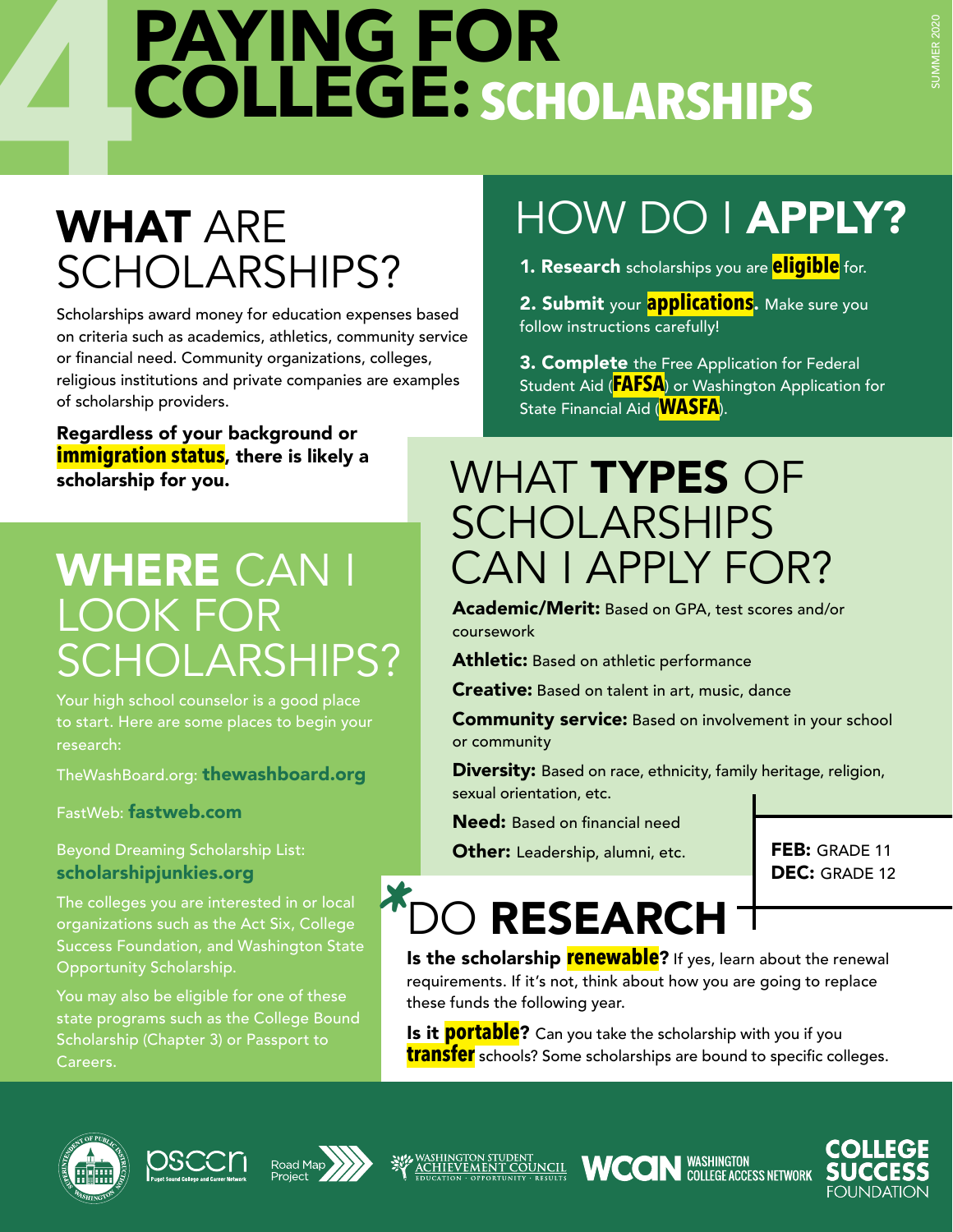# **COLLEGE BOUND SCHOLARSHIP:ACCESSING IT**

**3** You're about to graduate and go to college. It's time to start thinking about what you need to do to get your College Bound Scholarship. There are forms to complete and deadlines to meet, and it's important that you and your family understand the process.

# WHAT DO I NEED TO DO:

1. Meet the College Bound Scholarship pledge requirements.

2. File the **FAFSA** or **WASFA**. You may file as early as October 1 of your senior year. Remember that each college has their own financial aid deadlines that you must follow.

3. Be admitted to and enroll in a college in Washington within one year of high school graduation.

4. Be a U.S. citizen, eligible non-citizen, or meet the program's state residency requirements.

## WHAT HAPPENS NEXT:

• College Bound will automatically identify you as a College Bound student to all of the colleges you listed on the FAFSA or WASFA.

### WHAT WILL THE COLLEGE  $\bigcap$

**1. Determine** if your income meets the eligibility guidelines.

2. Calculate your financial aid award.

**3. Send** you a financial aid award letter (by mail or email) indicating how much financial aid you will receive.

4. Disburse your **financial aid** to you, including your College Bound Scholarship, before classes begin.

# GOOD TO KNOW:

Students would have applied to College Bound in middle school before the end of their 8th grade year and committed to meeting the College Bound Pledge in high school to receive the scholarship. On your award letter, the College Bound Scholarship combines with other **state financial aid** to cover **tuition** at public rates, some **fees**, and a \$500 book allowance.

**1 Have questions** about your College Bound Scholarship? Call 888-<br>
535-0747 (option 1) or email collegebound@wsac.wa.gov 535-0747 (option 1) or email [collegebound@wsac.wa.gov](http://collegebound@wsac.wa.gov)

JAN: GRADE 11 and 12











**CON** WASHINGTON

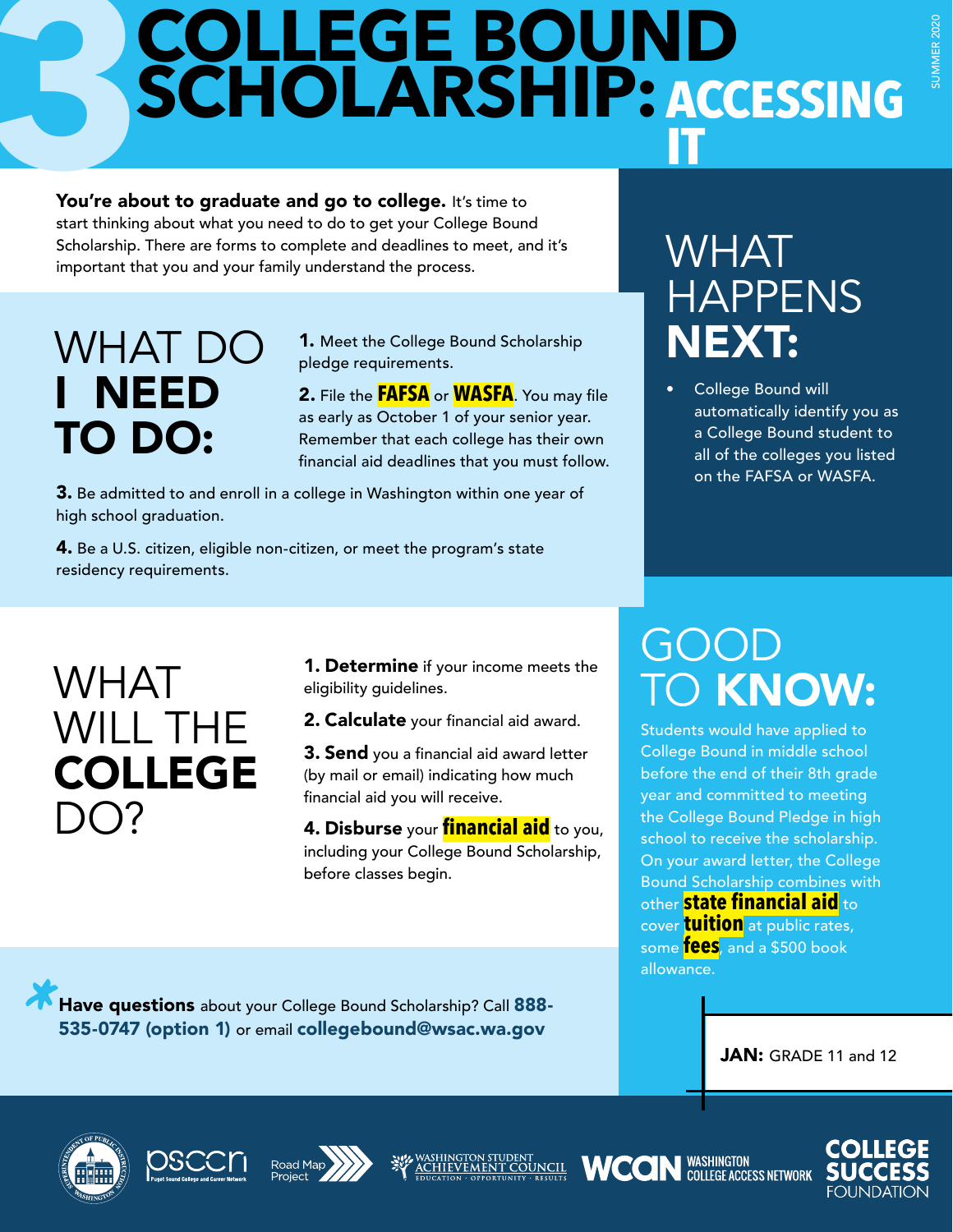After filing the FAFSA or WASFA, you'll receive a financial aid award letter from each college you applied to. Your **financial aid** award from each college will be different. You will not know which school will fit in your budget until you review ALL of your financial aid **award** packages.

TYPES OF STUDENT LOANS: You can choose to fully or partially accept the different types of loans offered or decline them entirely.

**Subsidized loans:** The government pays the interest while you are in college. If you qualify, this is your best option.

Unsubsidized loans: Interest gets added to the amount you borrow as soon as you begin college.

Parent loan: A loan your parent can take on your behalf to pay for your **college expenses**. Your parent is legally tied to the loan and its repayment.

A **federal loan** has lower interest rates and better repayment options than a private loan and is determined by the FAFSA.

TYPES OF FINANCIAL

 $\bigwedge \bigl\lceil \bigcup \bigr\rceil$ : Scholarships: Money<br>awarded based on acade awarded based on academic or other achievements to help pay for education expenses.

**Grants:** Form of gift aid, usually based on financial need.

**Work study:** On-campus or off-campus employment that allows you to earn money for **college expenses**.

Loans: Money you borrow and have to repay over time with interest.

A private loan can come from banks, colleges and private organizations. Typically, they have higher interest rates and less favorable repayment options. Like unsubsidized loans, private loans gain interest as soon as you borrow the money.

### WHAT **NOW? I got my award letter,**

**1. Review the offer** and compare it against the expenses you need to cover. Some expenses listed in your **cost of attendance** (COA) will be billed by the college (**tuition**, room and board for dorms, etc.) while others, such as books and personal expenses, are recommended estimates.

2. Inform the college of any financial changes or private scholarships awarded since submitting your **FAFSA or WASFA**.

**3. Accept the awards** for the college you're planning to attend. Make sure you know about the deadlines for accepting your financial aid offer.

# GOOD TO KNOW:

Accept grants, scholarships and work study before loans to reduce your debt after college. Avoid private loans and credit cards, if possible. **\***

 **COA**

**- Scholarships/Grants**

 **MONEY GAP (work study/loans/savings)**

**smallest MONEY GAP = MOST AFFORDABLE OPTION**

### 4. Contact the **financial aid office**

at the college if you have questions.

FEB: GRADE 12









**WCCIN** WASHINGTON

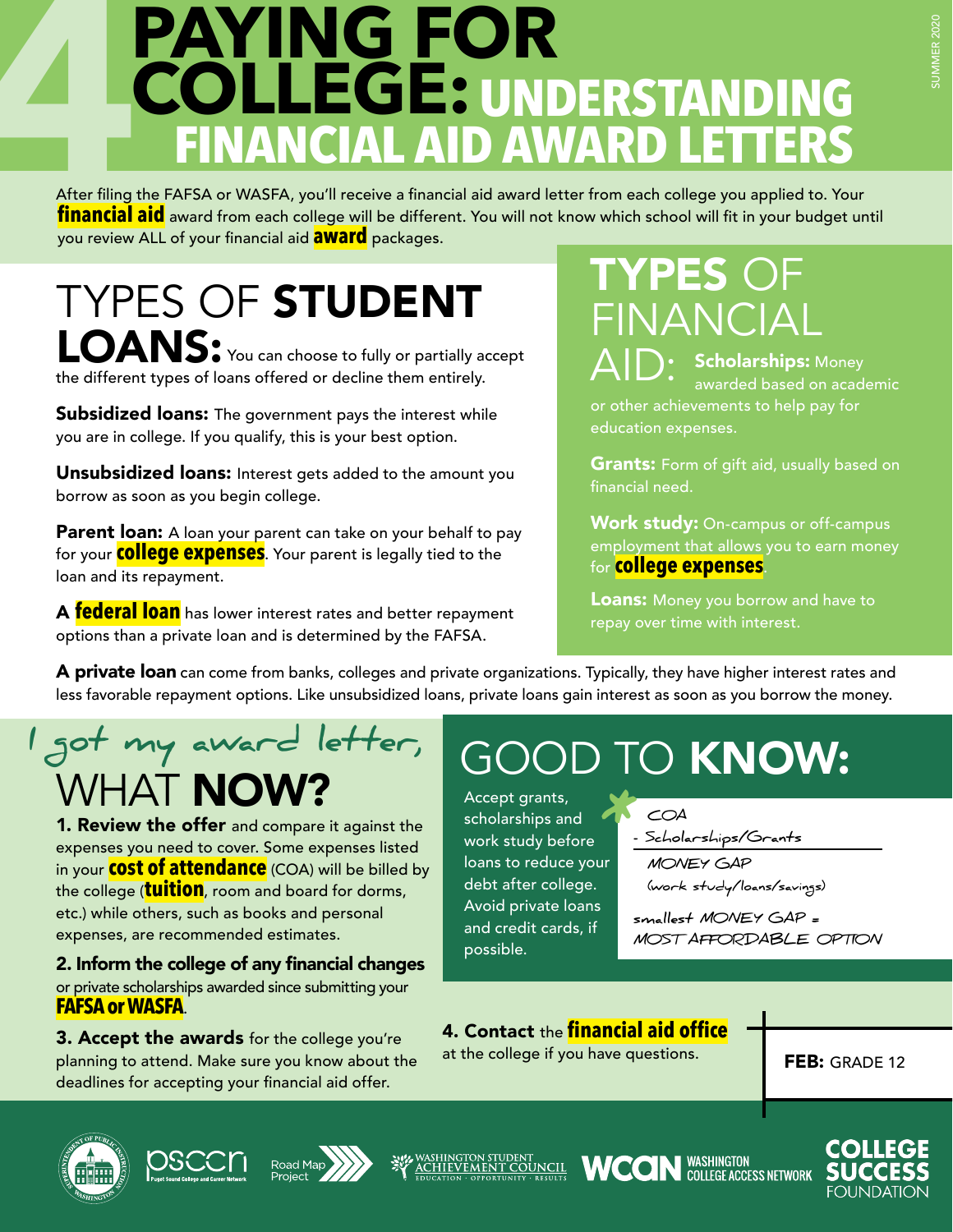# ENROLLING IN<br>
COLLEGE: MAKING<br>
DECISIO<br>
You've submitted your college applications and now the waiting gan<br>
from a month to several months, depending on the type of school. Colleges will likely **COLLEGE:MAKING YOUR DECISION**

You've submitted your college **applications** and now the waiting game starts. This can take anywhere from a month to several months, depending on the type of school. Colleges will likely communicate their decision through email, mail or their online portal. Don't forget to check with the college admissions department if you have questions.

## I JUST RECEIVED A DECISION FROM A COLLEGE, WHAT DOES IT MEAN?

Admitted - You were admitted. Congratulations!

Waitlisted – You have not been accepted or denied. The college is waiting to see how many students will accept their offer to determine if they have more space.

**Denied** – You were not accepted. Consider exploring other college options.

Deciding what college to go to can be difficult, but finding the right school for you will help you succeed and graduate. Talk to your high school counselor about your options.

### DON'T FORGET: **\***

Once you have made your college decision, you must notify the college by confirming your enrollment. For many 4-year colleges the deadline is May 1.

### HOW DO I **COMPARE** COLLEGES?

#### Financial:

Consider how much of the cost of attendance will be covered by **grants** and **scholarships.**

Think about how you and your family will cover the money gap for your entire college education.

#### Academics:

Check if the academic **major** you are interested in is available at the college. Consider the types of **academic support** available (e.g. writing center, math tutoring, disability services, etc.).

#### Social:

Determine if the college is a good social and cultural fit for you (e.g. diversity, student groups, mentorship opportunities, etc.).

Think about what type of environment you like (close to home, big campus, rural setting, etc.).

MAR: GRADE 12

# GOOD TO KNOW:

This is one of the biggest decisions you will make in your life. Take time to think through what each college has to offer. Don't be afraid to get input from family members, teachers or mentors.











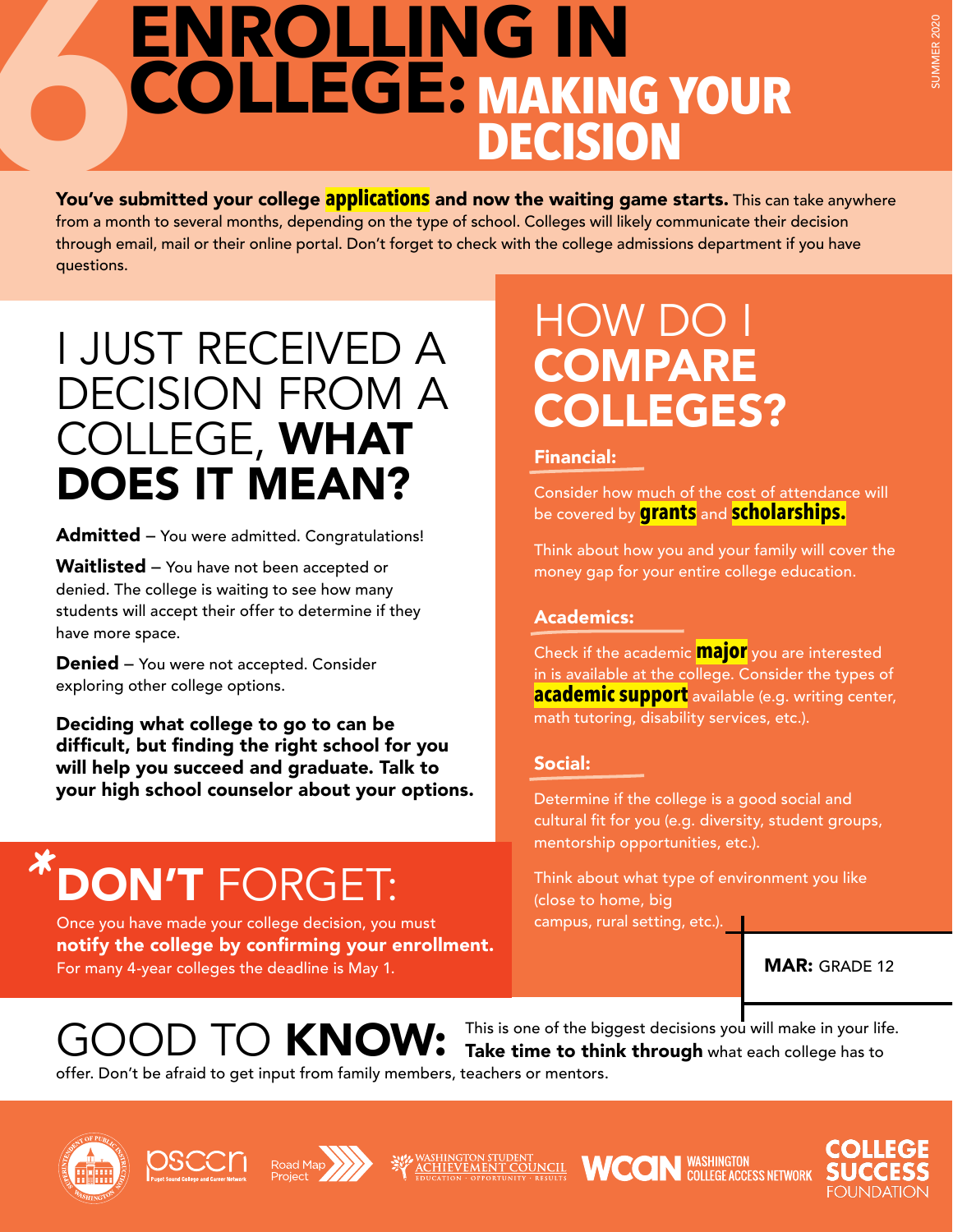# ENROLLING IN<br>
COLLEGE: TRANSIT<br>
You've been accepted to the college you'd like to<br>
attend, but there are still many steps to take before<br>
WHAT I **COLLEGE:TRANSITIONING TO COLLEGE**

You've been accepted to the college you'd like to attend, but there are still many steps to take before you start your classes.

# STEPS FOR 4-YEAR COLLEGES:

1. Pay your new student/enrollment confirmation fee, sometimes called a "deposit". If you're unable to pay the **fee**, contact your admissions office and ask to defer your deposit.

2. Request an **official transcript** from your high school and any colleges where you earned credit. Send transcripts to your college as soon as final grades are posted.

STEPS FOR 2-YEAR

1. Submit any other requested financial aid

2. Complete the math and English placement steps for your college.

forms by the deadline.

HOUSING

**On-campus housing** may

include residence halls, apartments or houses. Apply to live on campus and make sure to pay your housing deposit by the deadline. Contact the housing office with any questions.

**Off-campus housing** options include living at home, renting an apartment/house or living in residential fraternities and sororities.

COLLEGES:

# WHAT DO I NEED TO DO BEFORE I START COLLEGE?

**Confirm your acceptance** by submitting your enrollment verification and deposit by May 1 or your college's deadline.

Accept your **financial aid** award.

Schedule your **advising** and **orientation** appointments.

Apply for housing if you are choosing to live on **campus**.

Submit your immunization records. Access these records from your doctor or school district.

**WCON** WASHINGTON

 $\blacksquare$  If you are eligible, sign up for student support programs (i.e. TRIO, EOP, CAMP) that will help with **academic advising**, tutoring, financial aid, etc.

Register for classes.

# GOOD TO KNOW:

If you're at a 2-year community or technical college and plan to transfer to a 4-year college in the future, talk to your adviser about which courses to take. Not all 2-year courses will transfer to specific 4-year colleges.

# WHAT IS ORIENTATION?

Most colleges require new students to attend an orientation, where you learn about **campus** resources, register for classes and meet your peers. Some college orientations are in person and others are online. Attend an in-person orientation if you can! You may also be invited to attend a summer transition program focused on preparing you for your first quarter.

APR: GRADE 12











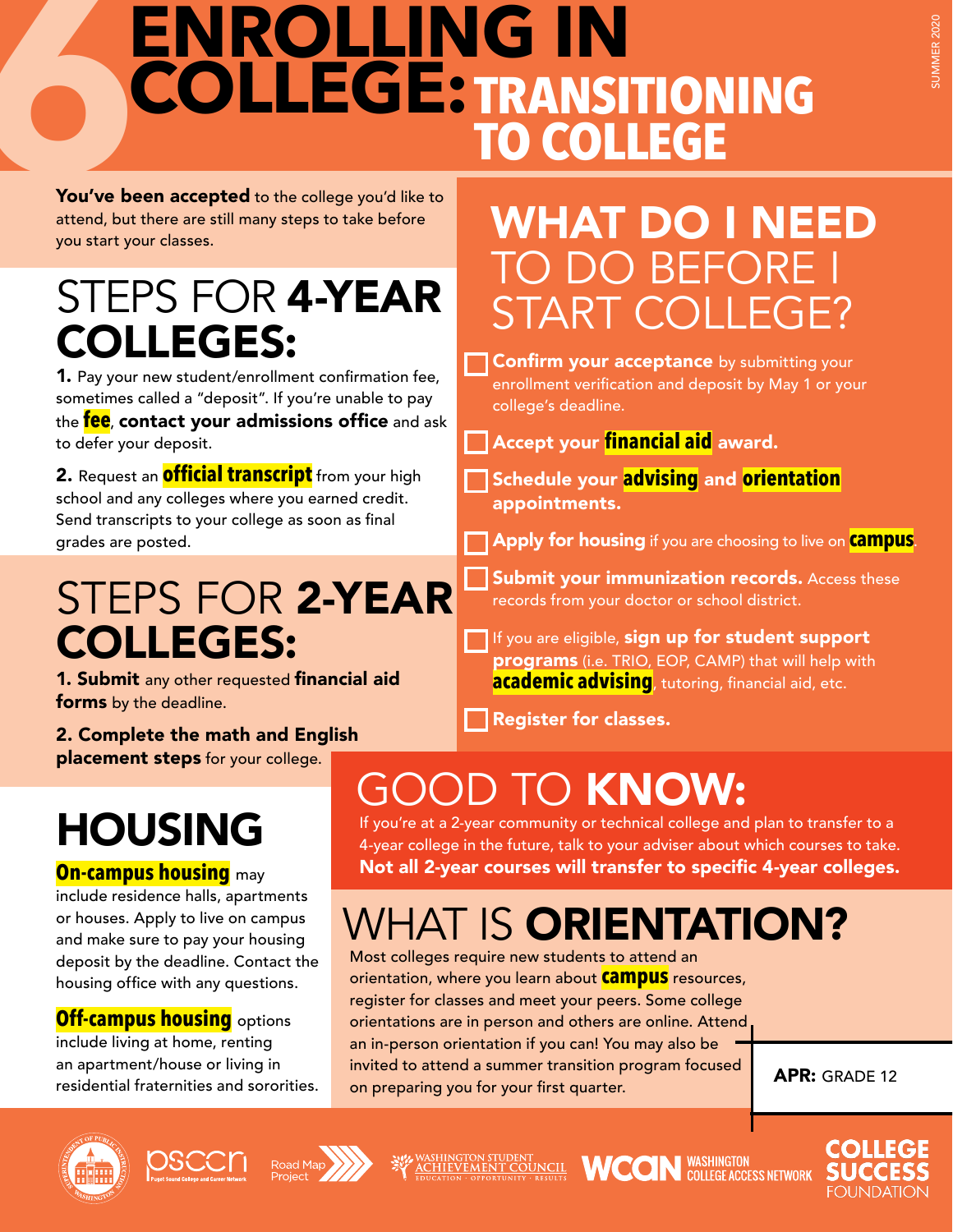# **ENROLLING IN<br>COLLEGE: WHAT TO EXPECT<br>YOUR FIRST TERM COLLEGE:** WHAT TO EXPECT

College is different than high school in many ways. It's important to know what to expect, so you can be successful.

# WHAT SHOULD I DO FIRST?

Find food, housing, transportation, medical facilities, mental health and fitness resources on campus.

**Learn** where you can receive academic support and form study groups.

Get to know your classmates. Classes may be small (30 people) or large (500 people) depending on your college. You will meet a lot of new people through your classes, events and clubs; you can connect with them and be part of a new community.

**T** For every hour you spend in class,<br>you should spend at least two hour<br>on assignments. you should spend at least two hours on assignments.

# GOOD TO KNOW:

Never be afraid to ask for help - when in doubt, reach out!

College can be some of the best times of your life, but it can also be extremely difficult. Remember why you wanted to go to college. This will help you stay motivated to finish your **degree**.

# GOT ANY BUDGET TIPS?

Books and materials are expensive. Buy **or rent used books** to save money; electronic versions may also be available.

Cut down on unnecessary daily expenses (eating out, morning coffee, oncampus parking, etc.).

Create a **quarterly or semester** budget and stick to it!

## HOW DO I MAKE THE MOST OF MY TIME?

- Some classes meet daily and some meet once a week.<br>They may start as early as 8 a.m. and as late as 8 p.m.<br>**Create a class schedule that works for you.** They may start as early as 8 a.m. and as late as 8 p.m. Create a class schedule that works for you. Give yourself plenty of time for meals, homework, errands, and socializing with your community.
- **\*\*** Seek help from friends, tutors or campus resources or<br>**professors** during **office hours**. **professors** during **office hours**.
- In college you have **much more freedom** in your<br>schedule, and no one is going to tell you where you<br>need to be or when. You will have to juggle classes, schedule, and no one is going to tell you where you need to be or when. You will have to juggle classes, social activities, friends, finances and maybe even a new living situation or job. Manage your time by balancing your homework and personal interests.

MAY: GRADE 12